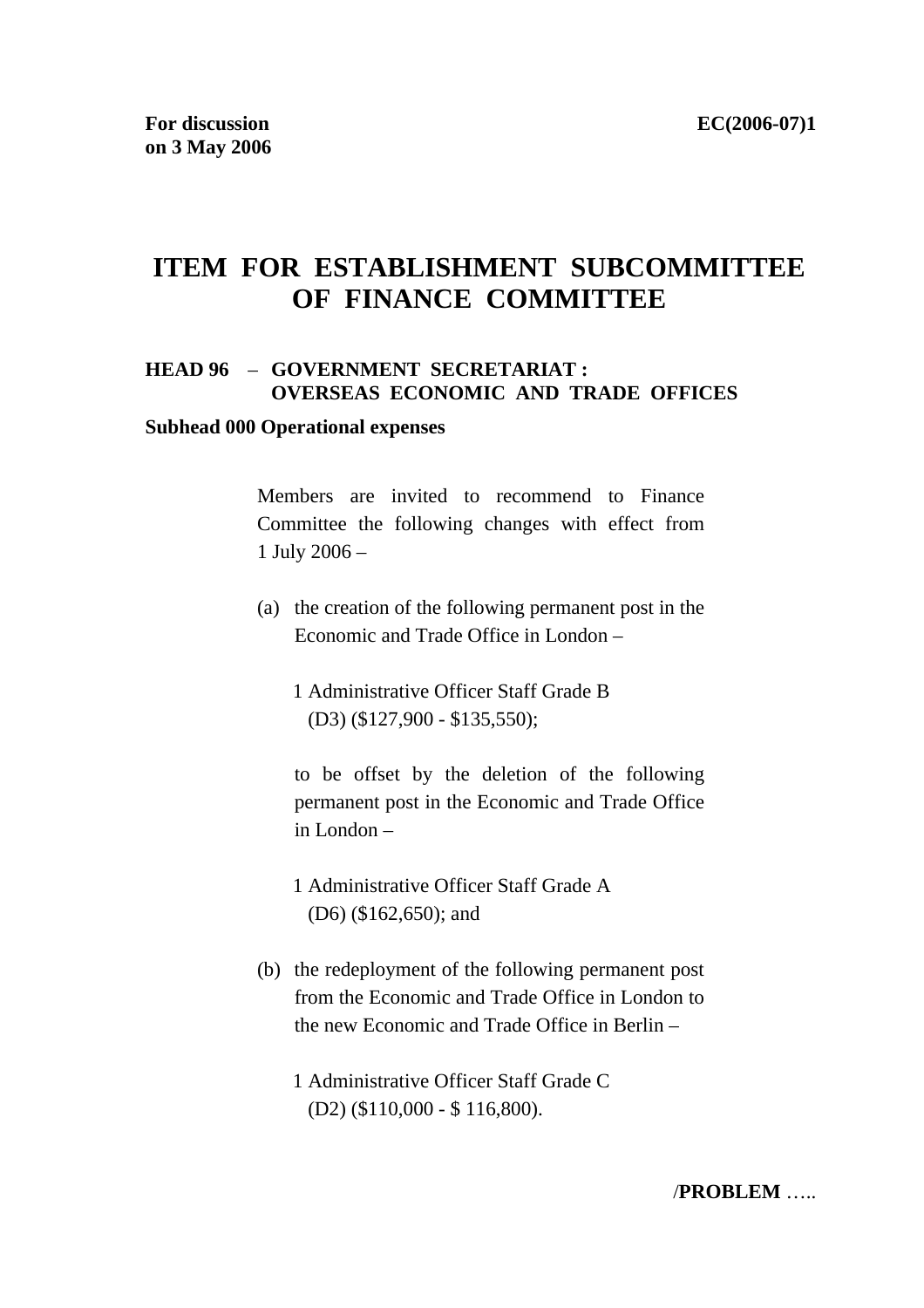# **PROBLEM**

 The Chief Executive announced in the 2005-06 Policy Address the plan to add a new economic and trade office (ETO) in Europe to strengthen the coverage of our networks. We need to reorganise our ETO representation in Europe and re-distribute the country-coverage of ETOs there taking account of the setting up of a new ETO in Europe. We will redeploy and adjust the rank of existing directorate posts as appropriate.

# **PROPOSAL**

- 
- 2. We propose, with effect from 1 July 2006, to
	- (a) transform the Brussels ETO into the 'head' ETO for Europe, supported by a re-structured London ETO and a new ETO to be set up in Berlin;
	- (b) adjust the rank of the Director-General, Hong Kong Economic and Trade Affairs, London (DGL) from Administrative Officer Staff Grade A (AOSGA) (D6) to Administrative Officer Staff Grade B (AOSGB) (D3); and
	- (c) redeploy the post of Deputy Director-General, Hong Kong Economic and Trade Affairs, London (DDGL) ranked at Administrative Officer Staff Grade C (AOSGC) (D2) from the London ETO to head the new Berlin ETO.

# **JUSTIFICATION**

 $\overline{a}$ 

3. Currently, the European Union (EU) is Hong Kong's third largest trading partner. Hong Kong is also a favoured destination of direct investment by foreign and Mainland enterprises. The 2005 United Nations Conference on Trade and Development report revealed that Hong Kong remained the second largest foreign direct investment recipient in Asia after the Mainland. Up to end of 2004, the cumulative stock of external direct investment in Hong Kong amounted to \$3,521.9 billion, of which \$425.1 billion were investments from 25 EU Member States (EU 25)<sup>Note</sup>. According to a survey by the Census and Statistics Department, as at 1 June 2005, 3 798 foreign companies have set up regional headquarters or regional offices in Hong Kong, of which 1 083 companies are by enterprises from EU 25.

/4. .....

Note EU 25 includes 15 countries which joined the EU prior to 1 May 2004 (Austria, Belgium, Denmark, Finland, France, Germany, Greece, Ireland, Italy, Luxembourg, the Netherlands, Portugal, Spain, Sweden and the United Kingdom) and ten countries which joined the EU on 1 May 2004 (Cyprus, the Czech Republic, Estonia, Hungary, Latvia, Lithuania, Malta, Poland, the Slovak Republic and Slovenia).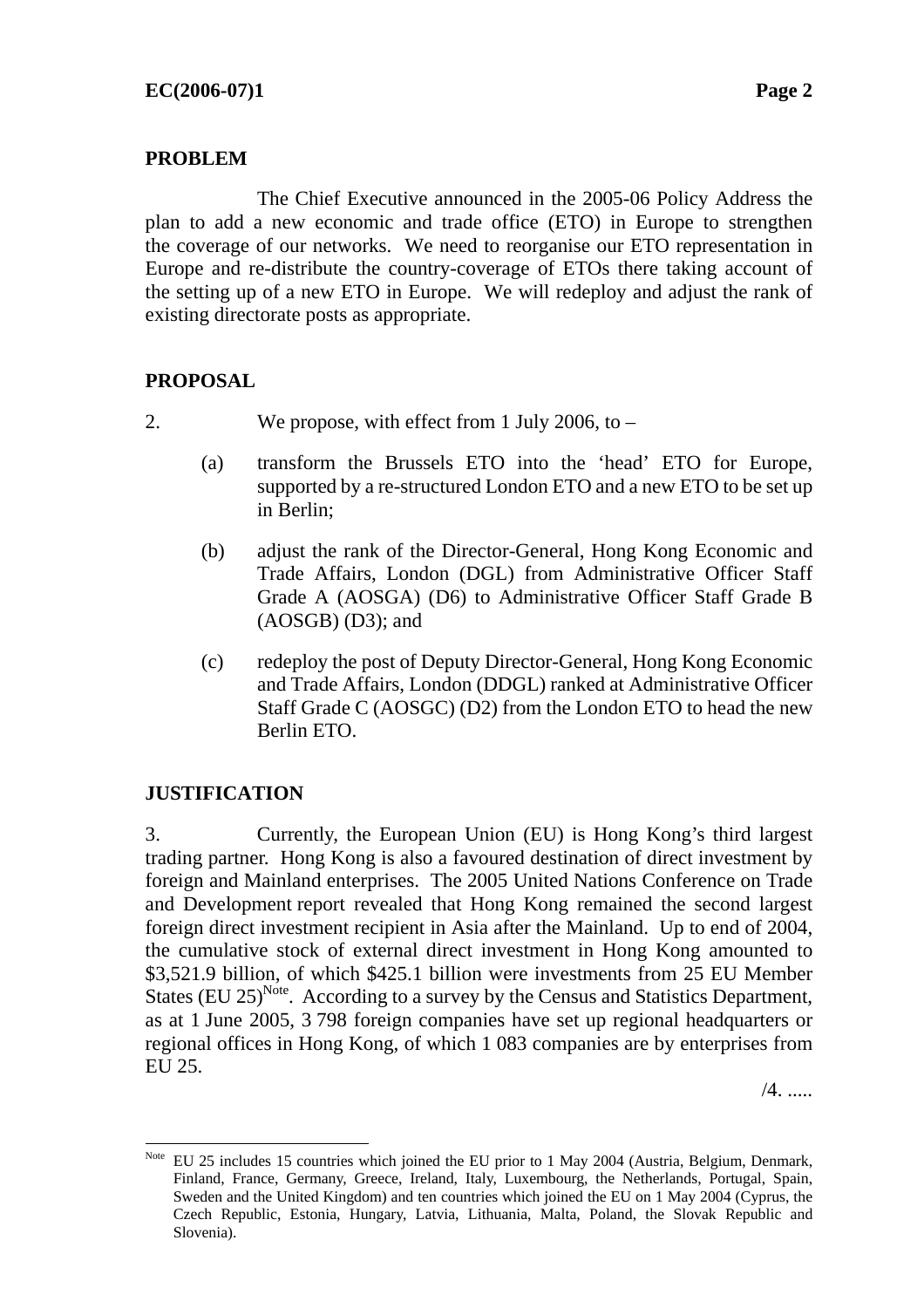4. Hong Kong's representation work in Europe is essentially being undertaken by the ETOs in Brussels and London. The Geneva ETO represents Hong Kong at the World Trade Organization (WTO) and at the Trade Committee of the Organisation for Economic Cooperation and Development (OECD).

5. The geo-political and economic developments in Europe and in particular the enlargement of the EU from 15 to 25 Member States through accession of ten new Member States (viz. Cyprus, the Czech Republic, Estonia, Hungary, Latvia, Lithuania, Malta, Poland, the Slovak Republic and Slovenia) in May 2004 have brought about substantial business and trade opportunities for Hong Kong. The EU will be further expanded with the accession of Bulgaria and Romania in 2007, probably followed by Croatia and Turkey. We are seeing very rapid economic growth in the newer members of the EU and in many Eastern European countries. Many enterprises in that part of the world are keen to do business with the Mainland, but are hampered by lack of knowledge and experience. Hong Kong has much to offer to them. To assist Hong Kong businessmen in capitalising on these opportunities and to strengthen Hong Kong's representation in some 30 European countries, we plan to establish a new ETO in Europe to be responsible for promoting economic and trade relations in the eastern part of Europe, and to reorganise the deployment of resources in our ETOs in Europe.

# *Strengthening Hong Kong Special Administrative Region's Representation in Europe*

6. Currently, the Brussels ETO is responsible for representing Hong Kong's economic and trade interests in the EU, the European Commission and the European Parliament; and for the bilateral economic and trade relations with 14 of the 25 Member States of the EU. The London ETO is responsible for promoting Hong Kong's bilateral economic and trade interests with the United Kingdom (UK), the ten new EU Member States and six non-EU countries. There is no 'head' ETO for Europe.

7. To tap the new business and trade potential in the European market following the expansion of the EU, we propose to reorganise our representation in Europe by transforming the Brussels ETO into the 'head' ETO for Europe, supported by a re-structured ETO in London and a new ETO to serve the eastern part of Europe. We consider the revised structure will strengthen Hong Kong's presence and representation in some 30 European countries, with each of the three ETOs responsible for the bilateral economic and trade relationships with a number of these countries. In addition, the revised structure will enhance coordination and effectiveness of the operations of the ETOs in Europe, and afford optimal deployment of resources through some organisational changes. Similar to all other overseas ETOs, these three ETOs will perform the following three major functions –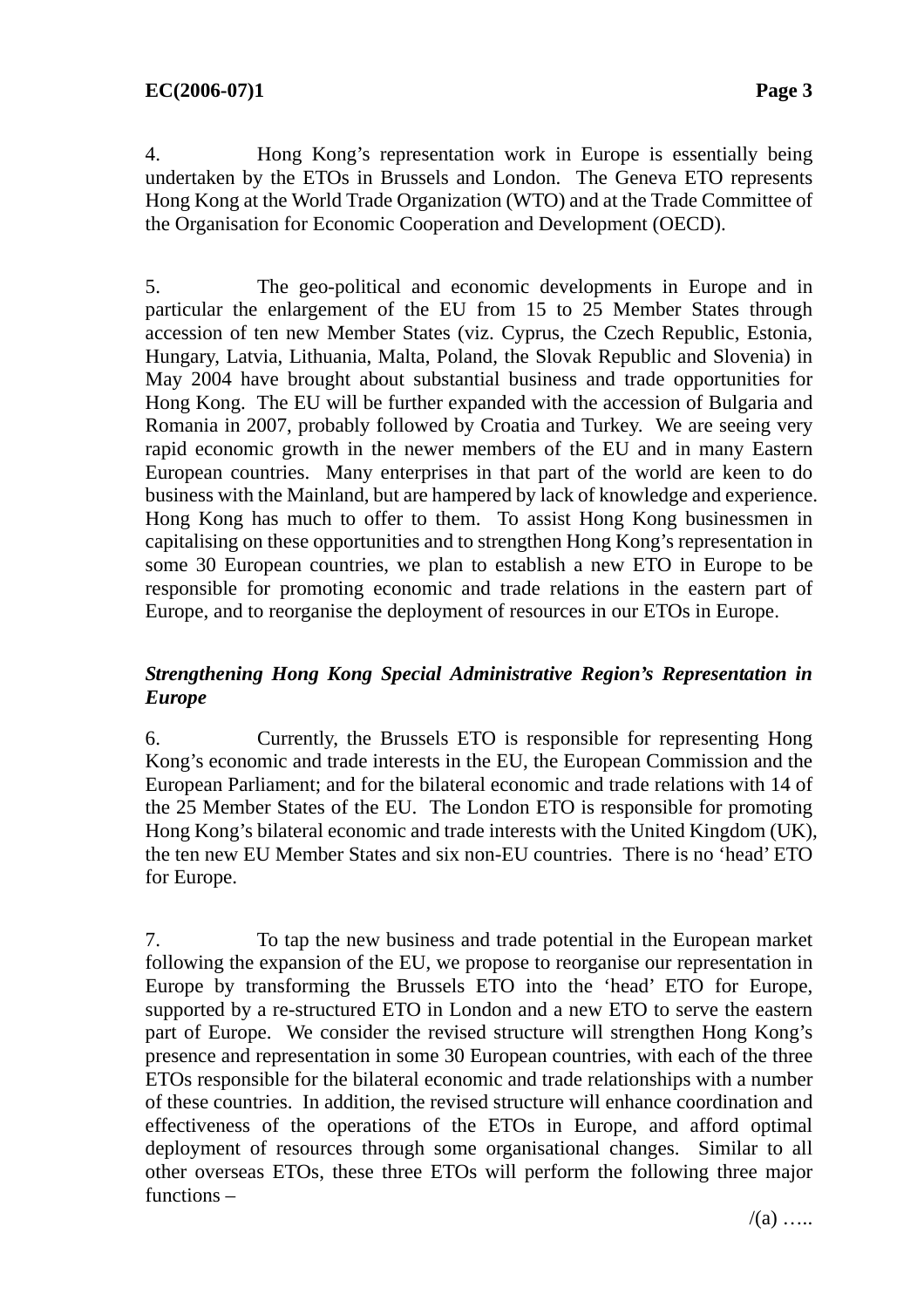- (a) representing and promoting Hong Kong's trade and commercial interests in the host countries and countries under their purview;
- (b) promoting Hong Kong as a reliable trading partner and a premier location for doing business; and
- (c) encouraging and attracting investments to Hong Kong and promoting Hong Kong's many advantages as an investment and business hub in Asia.

# *Location of the New ETO in Europe*

8. In deciding the location of the new ETO to serve the eastern part of Europe, we consider that due regard should be given to the economic significance of the host economy to Hong Kong as well as the strategic position of the host city in best serving the eastern part of Europe. Having reviewed the economies in the eastern part of Europe, we have come to the view that Berlin, the federal capital of Germany, is the most suitable city to set up our new ETO. Germany and Hong Kong have long and strong economic and trading ties. Germany is a major economic force in the world and is also a convenient gateway to reach out to countries in Eastern Europe. Berlin is of great political and economic significance in Germany. Locating our new ETO in Berlin would be conducive to sustaining a closer government-to-government relationship between the Hong Kong Special Administrative Region (HKSAR) and Germany.

## *Division of Responsibilities Among ETOs in Europe*

9. The division of responsibilities among the three ETOs will be largely based on a geographical basis with regard also to the historical background and language similarities as appropriate. To commence with, we will divide the country-coverage of the three ETOs as follows –

- (a) Brussels ETO: coverage for 15 countries, namely Belgium, the Netherlands, Luxembourg, France, Italy, Ireland, Greece, Cyprus, Portugal, Spain and Malta, as well as the four EU candidate countries of Bulgaria, Croatia, Romania and Turkey.
- (b) London ETO: coverage for 9 countries, namely the United Kingdom, Russia, Denmark, Sweden, Norway, Finland, Latvia, Lithuania and Estonia.
- (c) Berlin ETO: coverage for 8 countries, namely Germany, Austria, Czech Republic, Hungary, Poland, Slovak Republic, Slovenia, and Switzerland.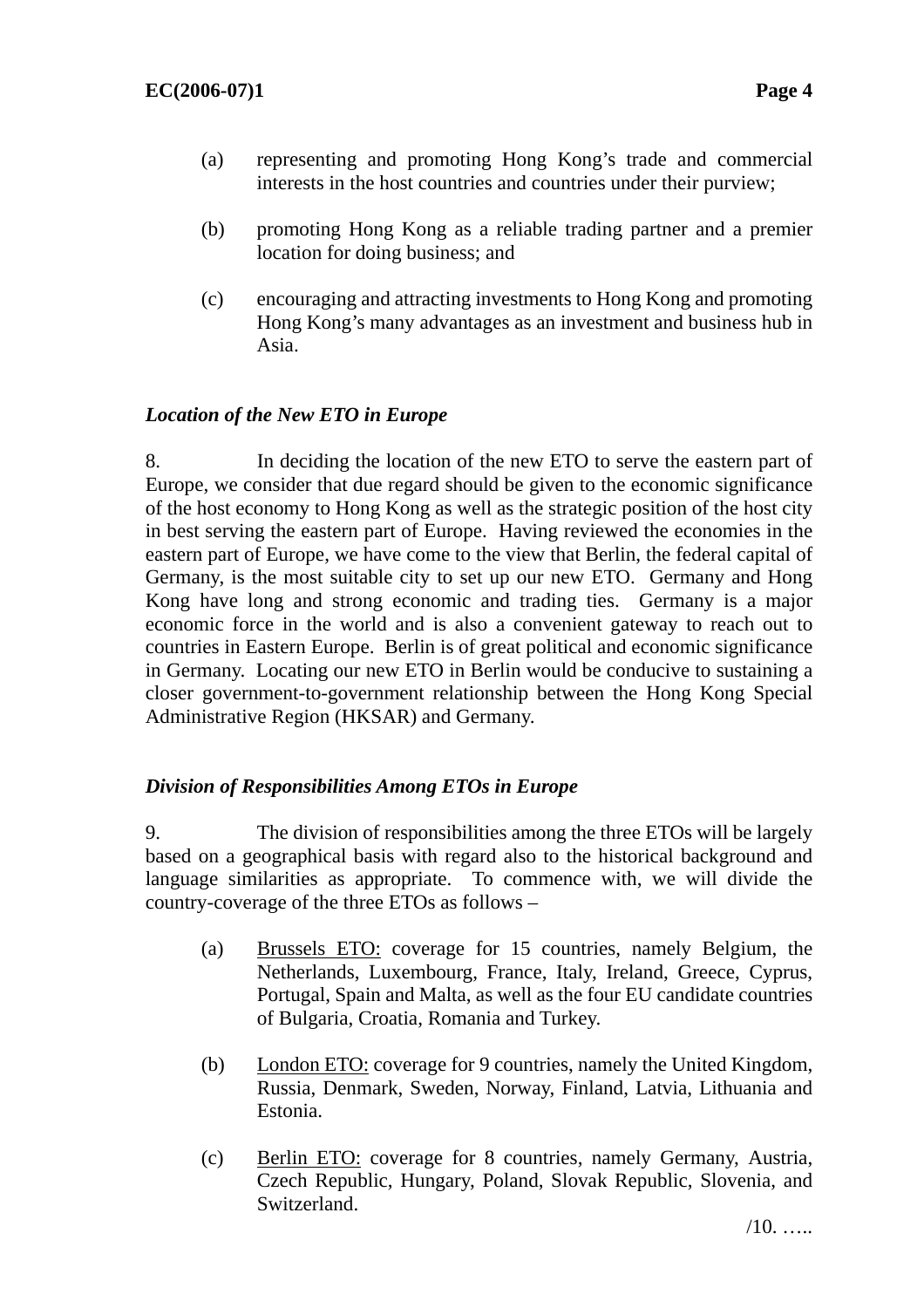10. In addition, the Brussels ETO will continue to be responsible for Hong Kong's relationship with the collective bodies of the European Commission, the European Parliament and the EU. We will fine-tune the country-coverage as necessary and keep under review the division of responsibilities among the three ETOs in the light of new developments in Europe. The role and organisation of the ETO in Geneva will remain unchanged, namely it will continue to be the Government of HKSAR (HKSARG)'s permanent mission to the WTO and represent Hong Kong as an observer on the Trade Committee of the OECD; and report direct to Hong Kong.

# *Ranking of the Heads of ETOs in Brussels, London and Berlin*

11. The three ETOs in Brussels, London and Berlin will play an important role in strengthening the HKSAR's presence in Europe to further our economic and investment interests. The heads of these ETOs will take on the role of HKSAR's principal representative on economic and trade issues in the countries under their purview. As heads of the ETOs, they will be working in close consultation with senior officials within the Administration, and it will be necessary for them to gain access to and liaise with senior officials of their respective host governments and governments of the countries under their purview in order to effectively discharge their duties. In addition, they will need to maintain an extensive network of liaison with the local business community. Given the scope of responsibilities attached to the posts and the level of liaison they need to maintain, it is necessary for the ETOs to be headed by a directorate officer with necessary administrative experience and ability at an appropriate directorate ranking to ensure that their functions are effectively executed.

12. We have reviewed the existing ranking of the heads of the ETOs in Brussels and London and examined the job requirements of the head of the new ETO in Berlin arising from the proposed reorganisation. In determining the ranking of the heads of ETOs posts, we consider that due regard should be given to the job requirements and operational need of the posts, the scope of work and the complexity of tasks involved, the extent and level of official liaison required, the span of control, the country-coverage, the operational and organisation needs of the concerned ETO and the internal relativity with our other ETOs overseas.

13. The Brussels ETO has been playing an important role in representing Hong Kong's economic and trade interests in dealings with the EU which is headquartered in Brussels. We would transform the Brussels ETO into the 'head' ETO for Europe to take on a coordinating role among the ETOs in Brussels, London and Berlin and to oversee the work of the three ETOs in their dealings with Member States of the EU. This is also in line with the central role of Brussels as the headquarters for the EU, where most of the EU's key policies are discussed and decided. Accordingly, we propose –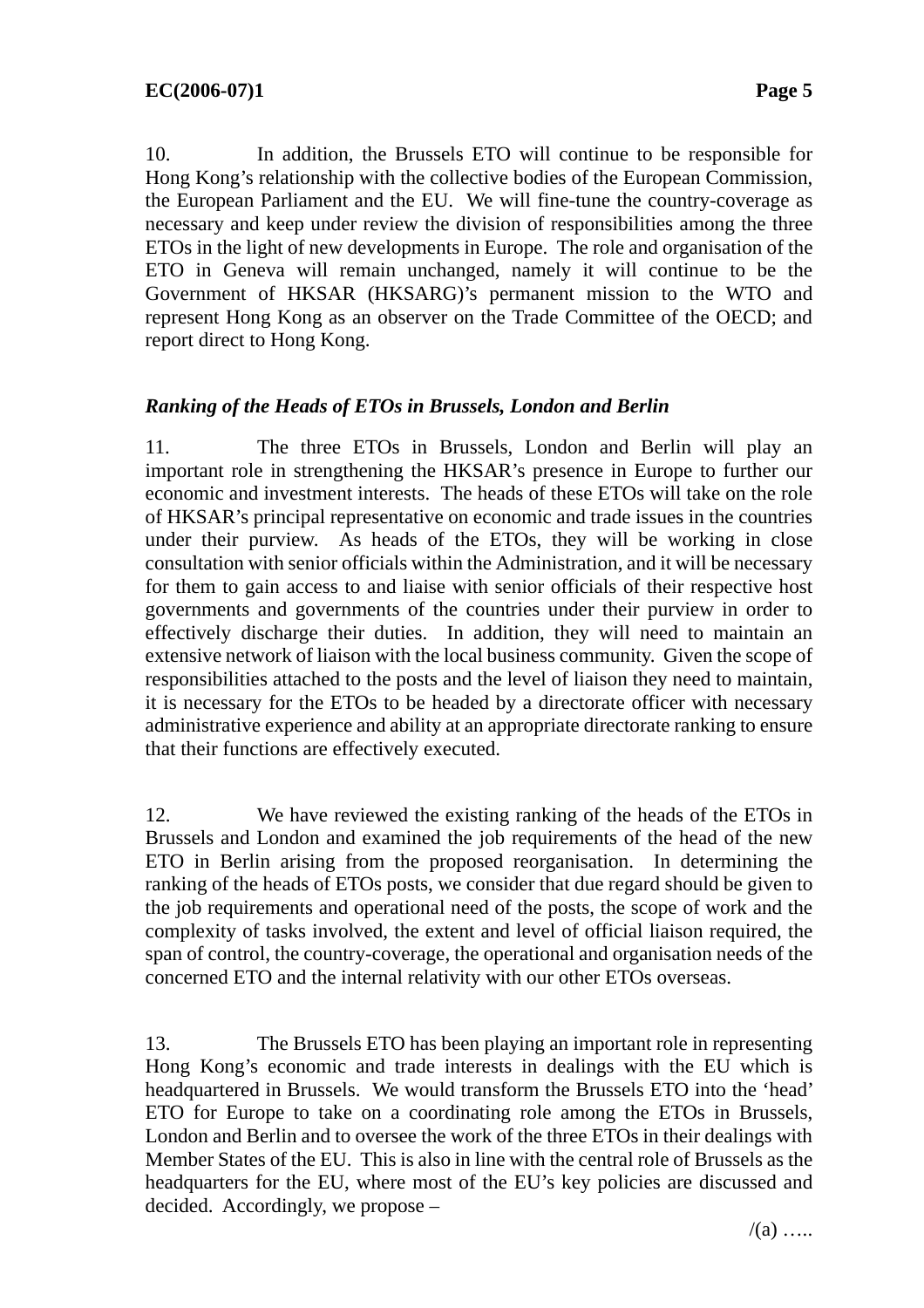- (a) to continue to pitch the head of the Brussels ETO at the AOSGB1 (D4) rank. The designation of the head of the ETO as Special Representative for Hong Kong Economic and Trade Affairs to the European Communities (SREC) will remain unchanged. Having regard to the nature of duties and the level of responsibilities attached to the post, and the operational requirements to coordinate and oversee the work of three ETOs in Europe to further the economic and investment interests of Hong Kong, the SREC post should be pitched at AOSGB1 level. The SREC will continue to be supported by two directorate deputies in the Brussels ETO, pitched at AOSGC (D2) rank as at present;
- (b) to adjust the head of the re-structured London ETO from AOSGA (D6) to AOSGB (D3) level. The designation of the head of London ETO as Director-General, Hong Kong Economic and Trade Affairs, London will remain unchanged. The adjusted ranking takes into account the role of the Brussels ETO as the 'head' ETO for Europe and the reduced geographical coverage of the London ETO. The proposed AOSGB ranking which is one rank above the heads of the New York ETO and the San Francisco ETO, both pitched at AOSGC (D2) rank, is commensurate with the special relationship between the UK and Hong Kong and the close ties between the two economies. In addition, London is important in its own right as an international financial centre and a major media hub. Furthermore, we propose to redeploy the Deputy Director-General post of the London ETO currently pitched at AOSGC rank to head the new ETO in Berlin. London ETO in return would be provided with an additional Senior Administrative Officer (SAO); and
- (c) to pitch the head of the new ETO in Berlin at AOSGC (D2) rank. The AOSGC post, designated as Director, Hong Kong Economic and Trade Affairs, Berlin, will be redeployed from the ETO in London. The proposed ranking will be the same as the current head of the existing ETOs in New York, San Francisco, Sydney, Singapore and Toronto.

14. SREC as the head of the ETO in Brussels will continue to be responsible to the Permanent Secretary for Commerce, Industry and Technology (Commerce and Industry). The heads of the ETOs in London and Berlin will be responsible to SREC. The revised job description of the head of ETOs in Brussels and the proposed job descriptions of the heads of the London and Berlin ETOs are at Enclosures 1 to 3. Encls.  $1 - 3$ 

/*Flexible* .....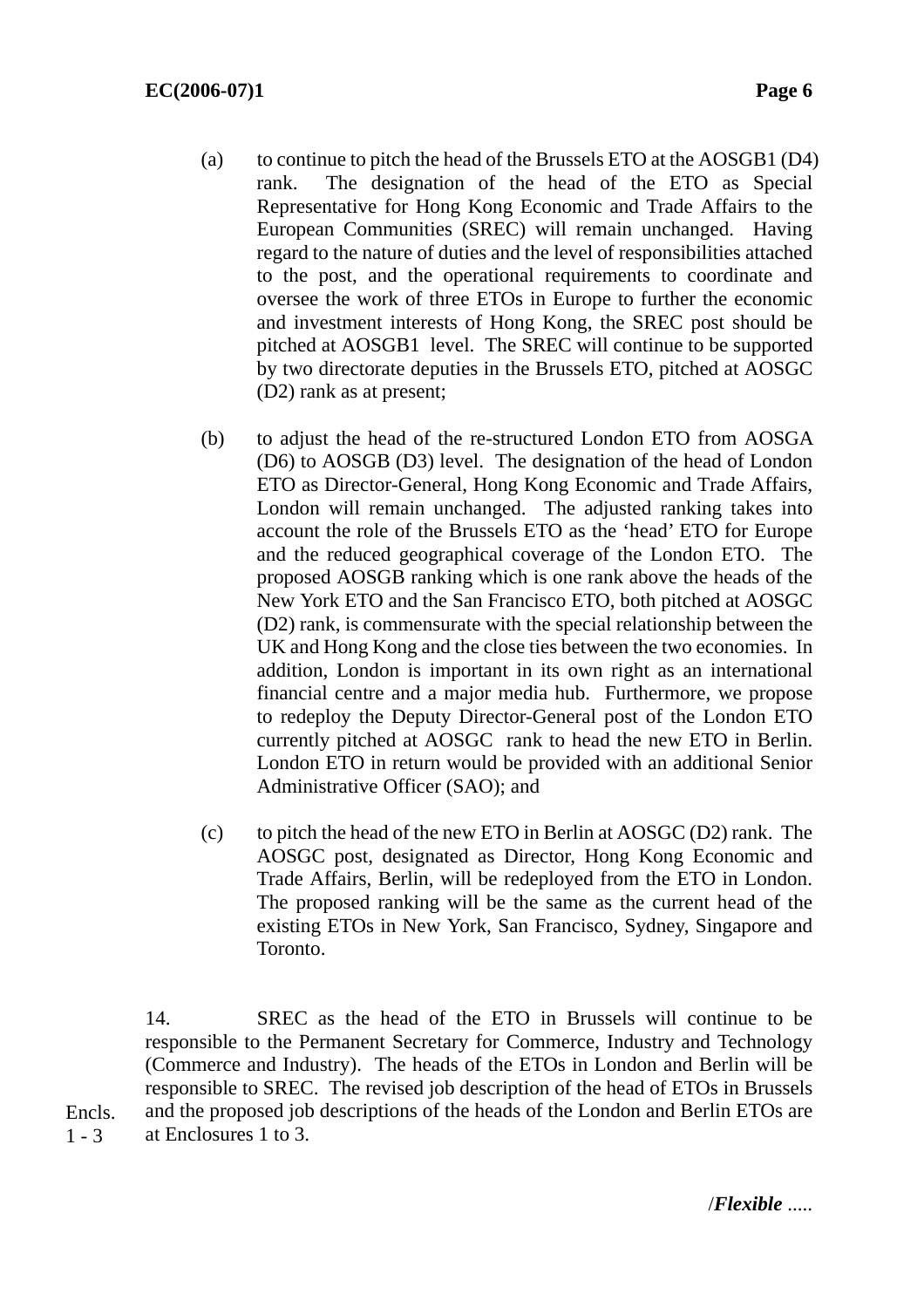## *Flexible Ranking System*

15. In June 1991, the Finance Committee approved a flexible ranking system to facilitate the posting and retention of directorate heads and deputy heads of overseas offices. Under this system, in certain specified situations a supernumerary post at a pre-determined higher rank can be created and held against the permanent posts of the lower rank temporarily. Details and the rationale of the system are at Enclosure 4. Accordingly, the same ranking arrangement should apply to the re-ranked head of the ETO in London and the head of the new ETO in Berlin. Under this arrangement, the Secretary for the Civil Service may exercise delegated authority to create a supernumerary post of AOSGB1 (D4), to be held against the proposed permanent post of AOSGB (D3), to accommodate the head of the ETO in London. Similarly, a supernumerary post of AOSGB (D3) may be created under delegated authority by holding against the proposed permanent post of AOSGC (D2) to accommodate the head of the new ETO in Berlin, if there is such a requirement to facilitate the posting or retention of the suitable officers. Encl. 4

## *Non-Directorate Staff*

16. The number of non-directorate staff for the Brussels ETO will remain at the 2006-07 level and that for the London ETO will be increased by one post of SAO to meet the operational requirements, as part of the re-structuring exercise. The new Berlin ETO will be supported by 14 non-directorate staff. We intend to create three non-directorate posts to accommodate officers to be posted to the new ETO and engage 11 local staff to discharge various responsibilities for commercial relations, public relations, investment promotion and office support. The organisation charts of the ETOs in Brussels, London and Berlin are at Enclosures 5 to 7.

Encls.  $5 - 7$ 

## *Implementation Timetable*

17. We aim to implement the reorganisation of the HKSAR's representation in Europe with effect from 1 July 2006 and for the new Berlin ETO to be operational in the second half of 2006.

# **OTHER ALTERNATIVES CONSIDERED**

18. An alternative to the proposed reorganisation is to retain the status quo. However, this will not work to the advantage of Hong Kong because the existing two ETOs in Brussels and London have difficulties to adequately cover some 30 countries which are spread over a wide geographical span and to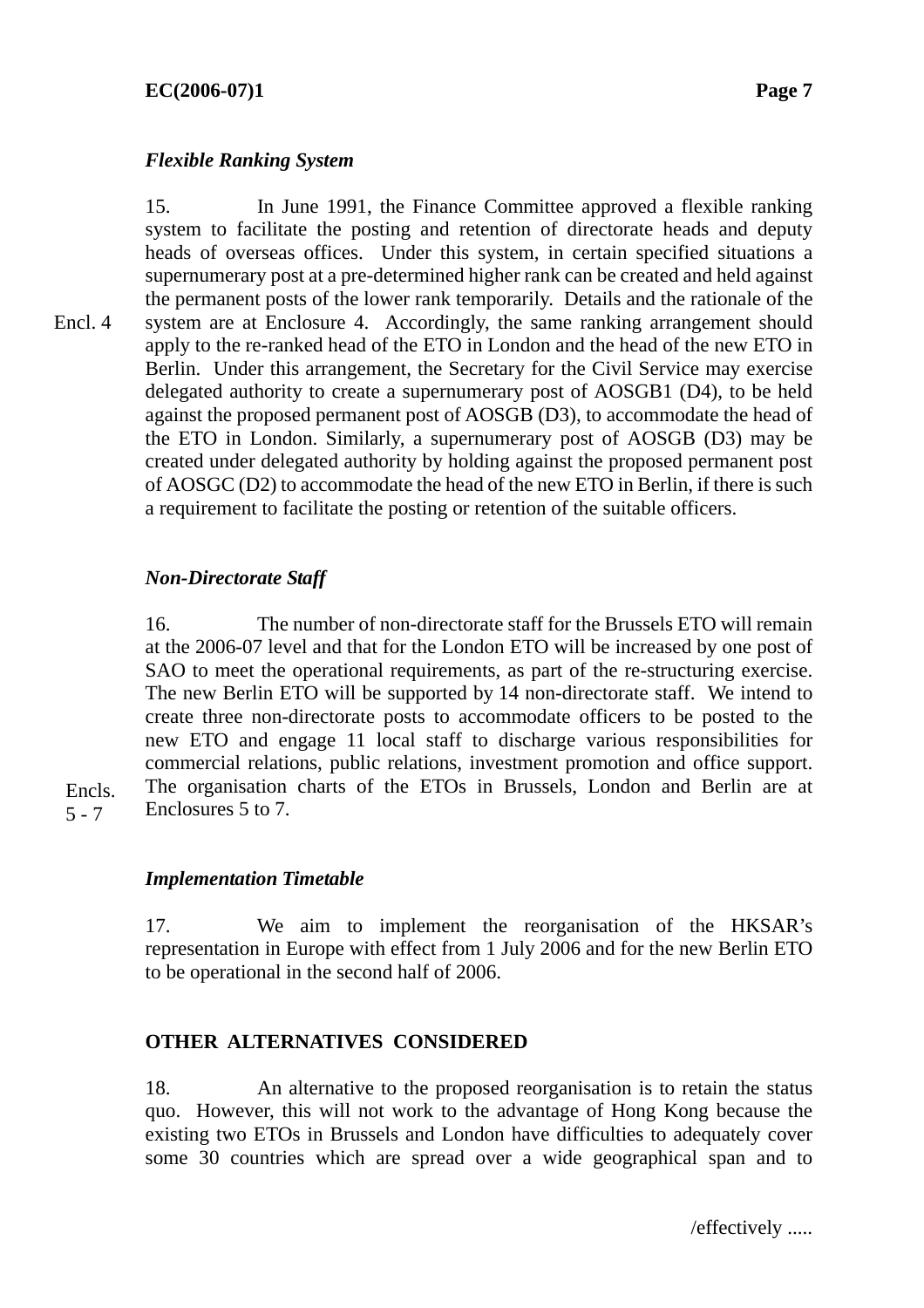effectively tap the economic opportunities in Europe brought about by the EU enlargement and the growing economic strength of the Eastern European countries. As a result, our competitiveness as Europe's trading partner will be adversely affected. We may also miss out the opportunity of leveraging on our unique position as a strategic two-way platform for business between the Mainland and the rest of the world.

19. There are ten overseas ETOs located in major cities of economies which are Hong Kong's major trading partners, namely Washington DC, New York, San Francisco, Toronto, Brussels, London, Geneva, Tokyo, Sydney and Singapore. With the exception of the Geneva ETO, the ETOs seek to promote Hong Kong's economic and trade interests by enhancing understanding of the HKSAR among decision-makers and opinion-formers; monitoring developments that may affect Hong Kong; and liaising with the business and commercial sectors in the economies under their purview. They also organise events to promote the overall image of Hong Kong. In addition, they seek to attract direct investment into Hong Kong.

# **FINANCIAL IMPLICATIONS**

20. The proposed changes in directorate posts will bring about savings in notional annual salary cost at mid-point (NAMS) of \$371,400, as follows –

|     | <b>Post</b>                               | <b>NAMS</b><br>\$ | <b>No. of Post</b> |
|-----|-------------------------------------------|-------------------|--------------------|
| (a) | Creation of permanent post                |                   |                    |
|     | Administrative Officer Staff Grade B (D3) | 1,580,400         |                    |
| (b) | Deletion of permanent post                |                   |                    |
|     | Administrative Officer Staff Grade A (D6) | 1,951,800         |                    |
|     | Savings $(b) - (a)$                       | 371,400           | 0                  |

21. The savings in full annual average staff cost of the proposal, including salaries and staff on-cost, is \$581,000.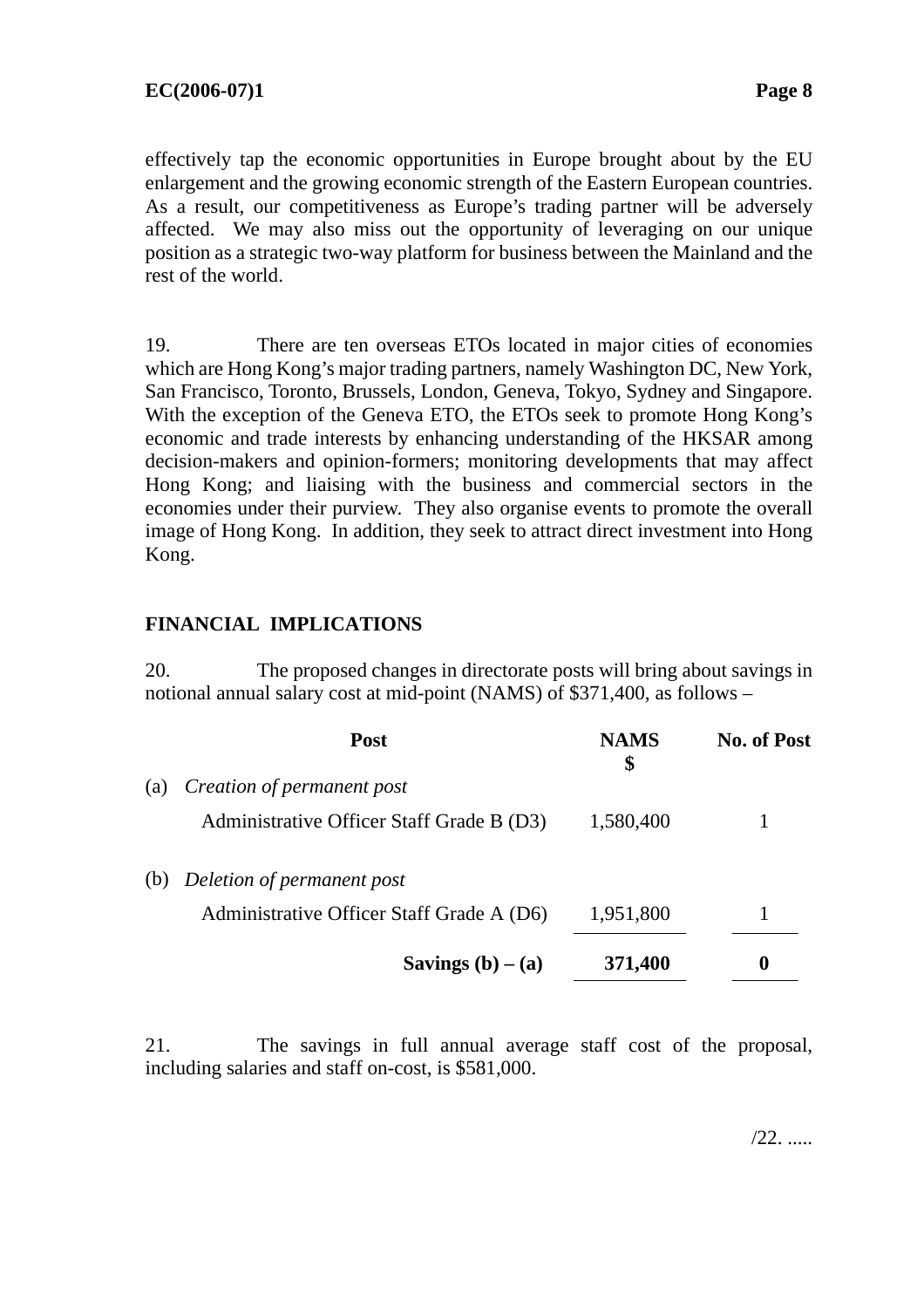22. In addition, the increase in the number of non-directorate posts is four which will incur an additional NAMS of \$3,020,640 and a full annual average staff cost of \$4,714,000. These posts will be created through the Departmental Establishment Committee mechanism. We have included sufficient provision in the 2006-07 Estimates to meet the cost of the above-mentioned posts.

# **ESTABLISHMENT CHANGES**

23. The establishment changes of the ten overseas ETO in the past two years are as follows –

|                         | Number of Posts*                 |                    |                    |  |  |
|-------------------------|----------------------------------|--------------------|--------------------|--|--|
| Establishment<br>(Note) | Existing<br>(As at 1 April 2006) | As at 1 April 2005 | As at 1 April 2004 |  |  |
| A                       | $18^{#}$                         | 19                 | 21                 |  |  |
| B                       | 23                               | 24                 | 28                 |  |  |
| C                       |                                  | $\left( \right)$   |                    |  |  |
| <b>Total</b>            | 41                               | 43                 | 51                 |  |  |

Notes:

A – ranks in the directorate pay scale or equivalent

- B non-directorate ranks the maximum pay point of which is above MPS Point 33 or equivalent
- C non-directorate ranks the maximum pay point of which is at or below MPS Point 33 or equivalent
- \* The number of posts excludes permanent civil service posts created for the Guangdong ETO which were transferred to the Constitutional Affairs Bureau with effect from 1 April 2006, and all local staff engaged by various overseas ETOs.
- <sup>#</sup> As at 1 April 2006, there were two unfilled directorate posts in overseas ETOs.

# **CONSULTATION WITH LEGISLATIVE COUNCIL PANEL**

24. We consulted the Legislative Council Panel on Commerce and Industry on 21 February 2006. The Panel supported the reorganisation of the ETOs in Europe and the setting up of a new ETO in Berlin as well as the related changes in directorate establishment to strengthen the HKSAR's representation in Europe.

/**CIVIL** .....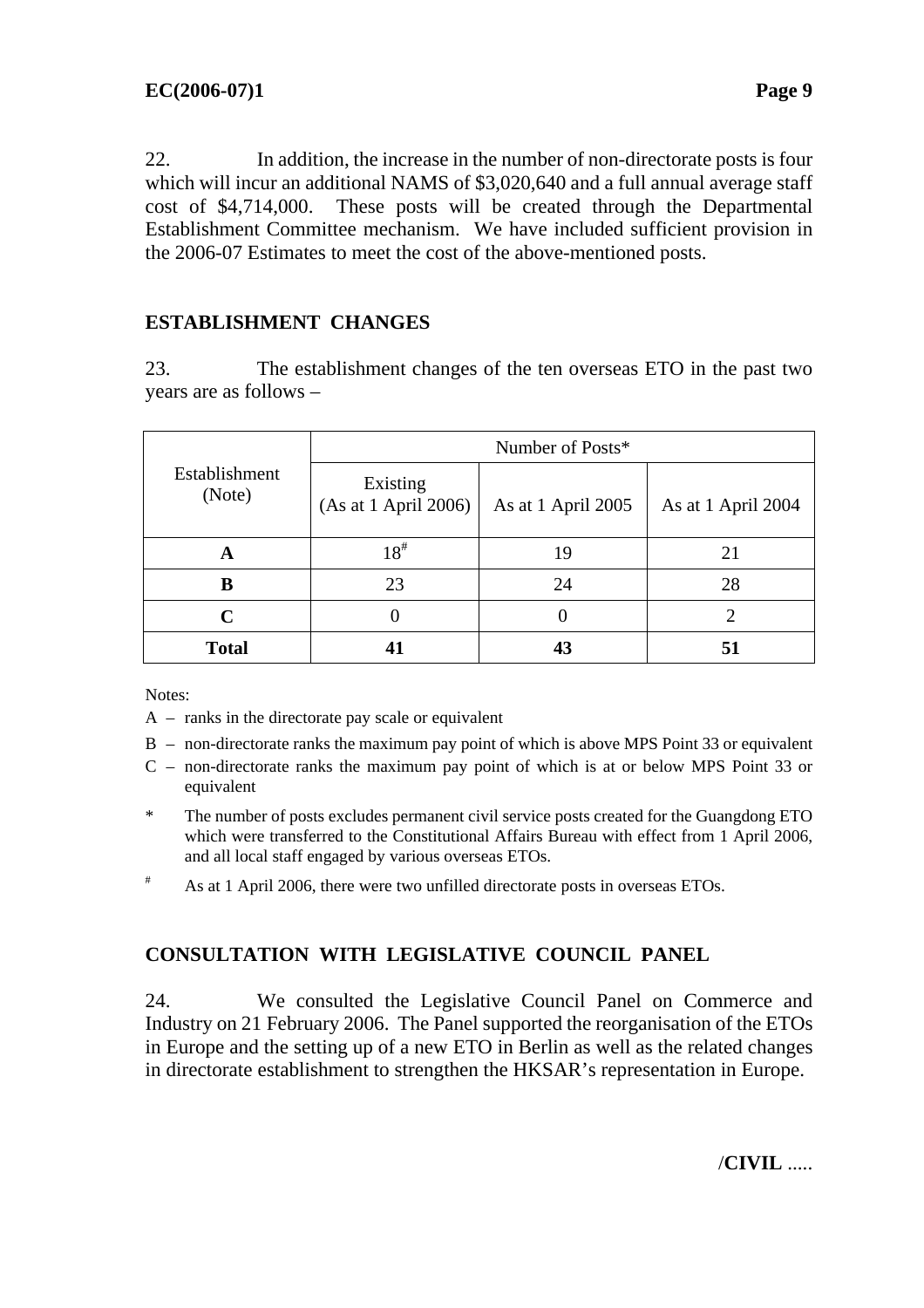# **CIVIL SERVICE BUREAU COMMENTS**

25. The Civil Service Bureau considers that the staffing proposals contained in this paper are functionally justified. The grading and ranking of posts to be created and redeployed are appropriate having regard to the level and scope of responsibilities involved.

# **ADVICE OF THE STANDING COMMITTEE ON DIRECTORATE SALARIES AND CONDITIONS OF SERVICE**

26. The Standing Committee on Directorate Salaries and Conditions of Service has advised that the grading proposed for the posts would be appropriate if the proposals were to be implemented.

------------------------------------------

Commerce, Industry and Technology Bureau April 2006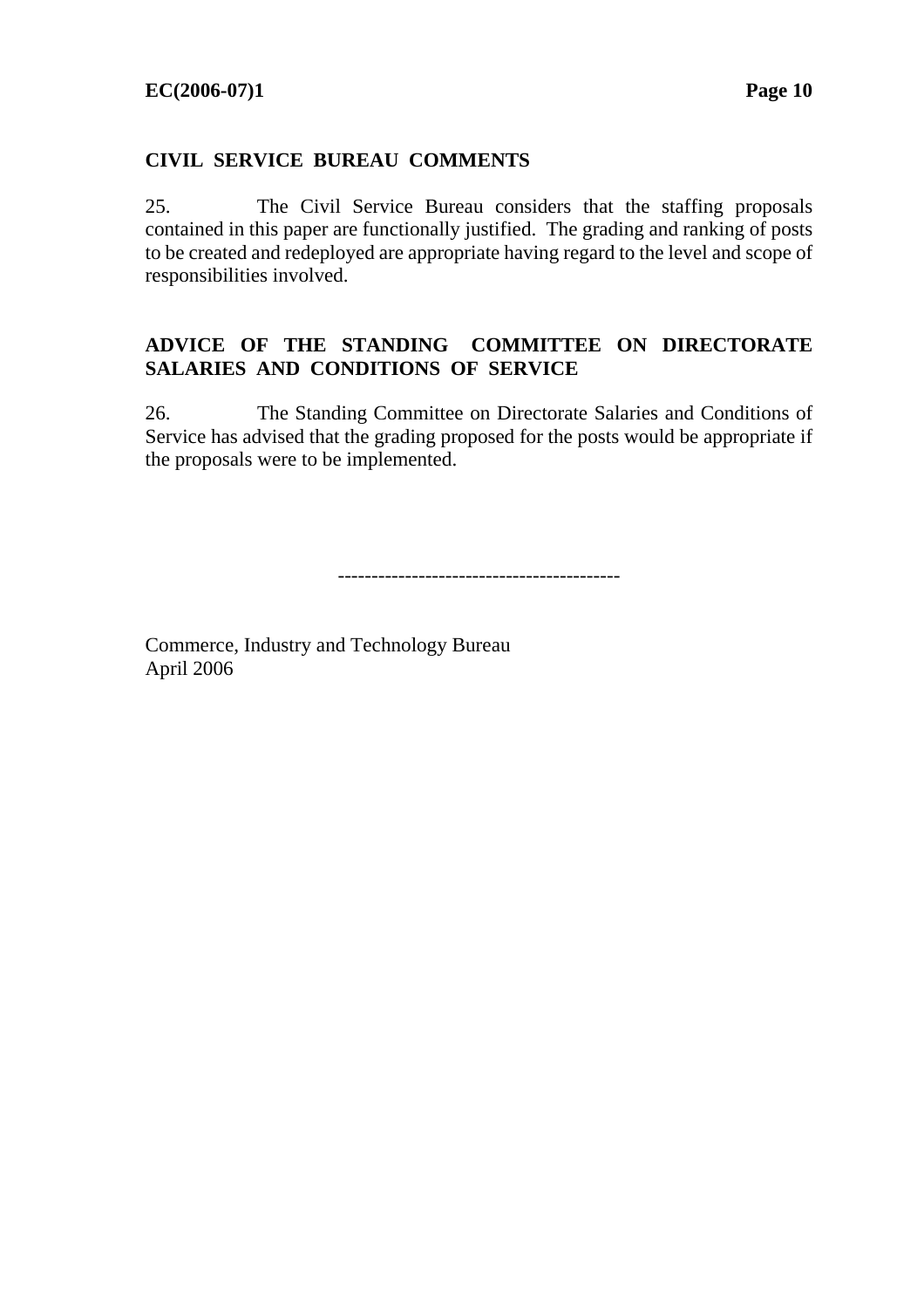## **Revised Job Description**

| <b>Post Title</b> | Special Representative for Hong Kong Economic and Trade<br>Affairs to the European Communities               |
|-------------------|--------------------------------------------------------------------------------------------------------------|
| Rank              | : Administrative Officer Staff Grade B1 (D4)                                                                 |
|                   | <b>Responsible to</b> : Permanent Secretary for Commerce, Industry and<br>Technology (Commerce and Industry) |

#### **Main Duties and Responsibilities** –

- (a) to undertake the role of the HKSAR's principal representative on matters relating to the economic and trade interests of Hong Kong in the European countries under the purview of the ETOs in Brussels, London and Berlin, and to help safeguard and promote the same;
- (b) to monitor commercial, economic and other related developments in Europe which are of interests to Hong Kong and to advise the HKSARG as necessary;
- (c) to establish and develop high level official contacts in Brussels and other capitals of the European countries including senior officials in the European Commission, the European Union (EU) Council of Ministers, Members of the European Parliament and senior officials in the economic/foreign affairs ministries of both EU Member States and non-EU Member States;
- (d) to formulate comprehensive programmes of public relations activities to promote Hong Kong and to steer the same among a broad network of targets including European politicians, policy makers, media representatives, think-tanks, business corporations and potential investors;
- (e) to develop working relationships with business allies in Europe as well as senior officials of certain foreign missions in Brussels, particularly those whose economic and trade interests are compatible with those of Hong Kong;
- (f) to head the Brussels ETO and to give direction to and oversee the work of ETOs in London and Berlin;
- (g) to make regular visits to various European countries to establish working relationship in influential circles, to give key-note speeches and to disseminate the Hong Kong message;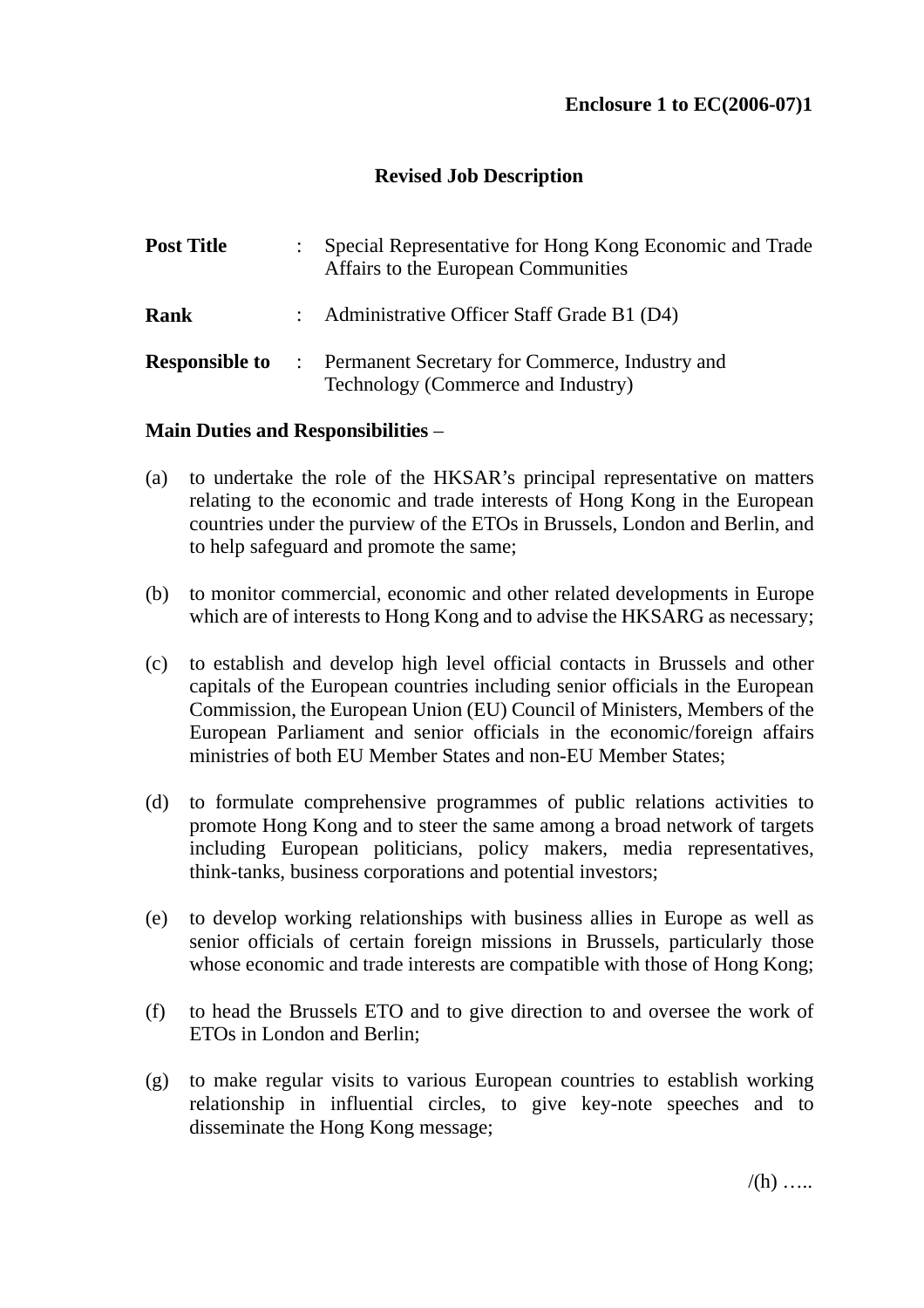- (h) to plan, direct and oversee the arrangements for the high-level visits of senior HKSARG officials to Europe; and
- (i) to oversee the coordination of the activities among the Hong Kong family in Europe, viz. the Hong Kong Trade Development Council and the Hong Kong Tourism Board.

---------------------------------------------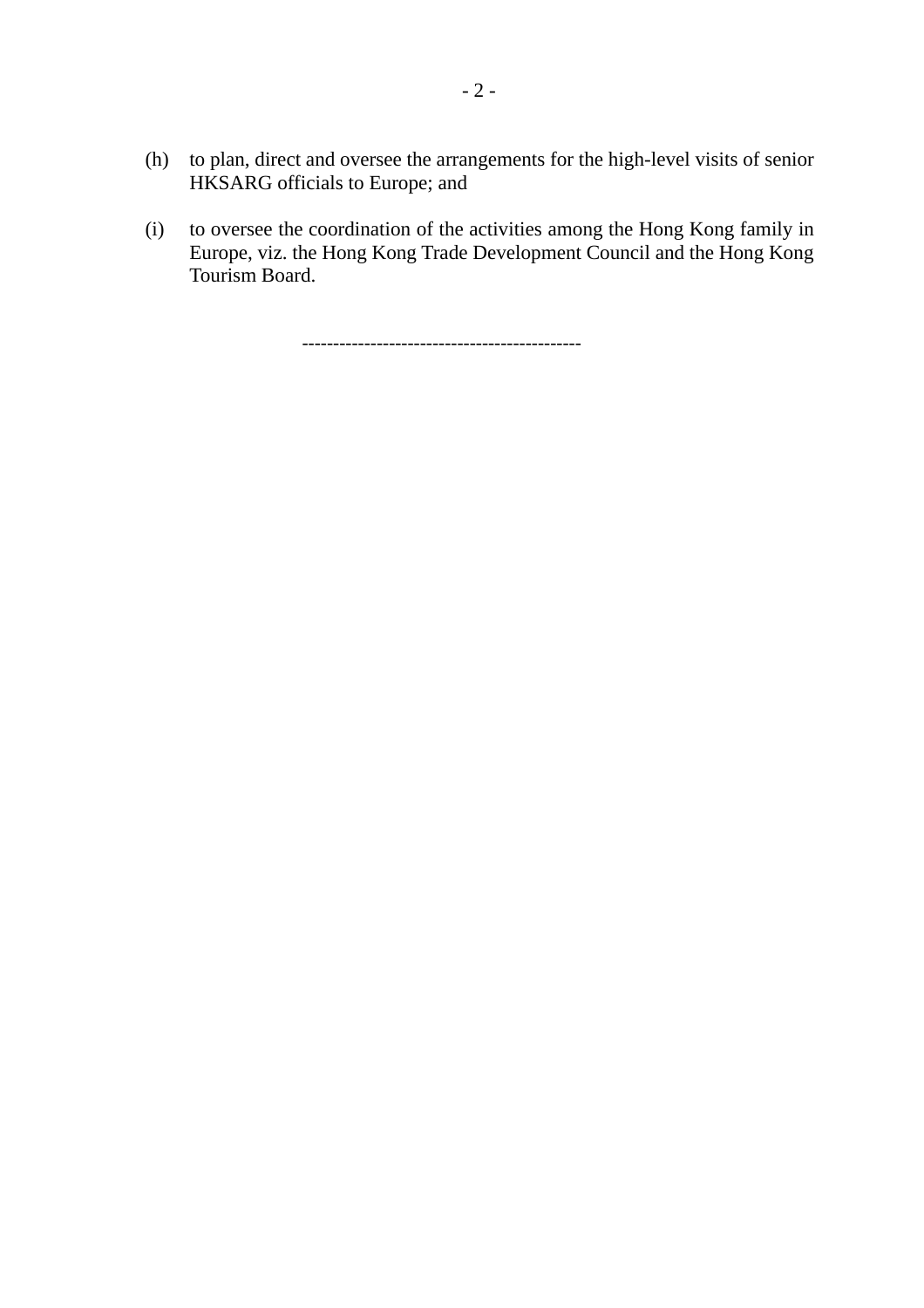# **Proposed Job Description**

| <b>Post Title</b> | : Director-General, Hong Kong Economic and Trade<br>Affairs, London                                                    |  |  |  |  |  |
|-------------------|------------------------------------------------------------------------------------------------------------------------|--|--|--|--|--|
| Rank              | : Administrative Officer Staff Grade B (D3)                                                                            |  |  |  |  |  |
|                   | <b>Responsible to</b> : Special Representative for Hong Kong Economic and<br>Trade Affairs to the European Communities |  |  |  |  |  |

#### **Main Duties and Responsibilities** –

- (a) to represent Hong Kong in commercial relations and other economic and trade matters in the United Kingdom and various countries under the purview of the ETO in London, namely Russia, Denmark, Sweden, Norway, Finland, Latvia, Lithuania and Estonia;
- (b) to keep under review commercial, economic and trade matters in the countries under the purview of the ETO and to advise the Special Representative for Hong Kong Economic and Trade Affairs to the European Communities as necessary;
- (c) to establish and develop contacts with the governments of the European countries under the purview of the ETO, politicians, academics, as well as with think-tanks, media representatives, trade organisations and business corporations to promote Hong Kong's trade interests and to promote inward investment;
- (d) to organise trade-related and public relations activities to promote Hong Kong's trade interests and overall image;
- (e) to head the London ETO and to oversee the day-to-day operations of the ETO;
- (f) to make regular visits to various European countries to establish senior working contacts among decision-makers and opinion-formers in the public sectors, business community and the media and to deliver speeches to disseminate the Hong Kong message; and
- (g) to make arrangements for high level visits of senior HKSARG officials to the European countries under the purview of the ETO.

-------------------------------------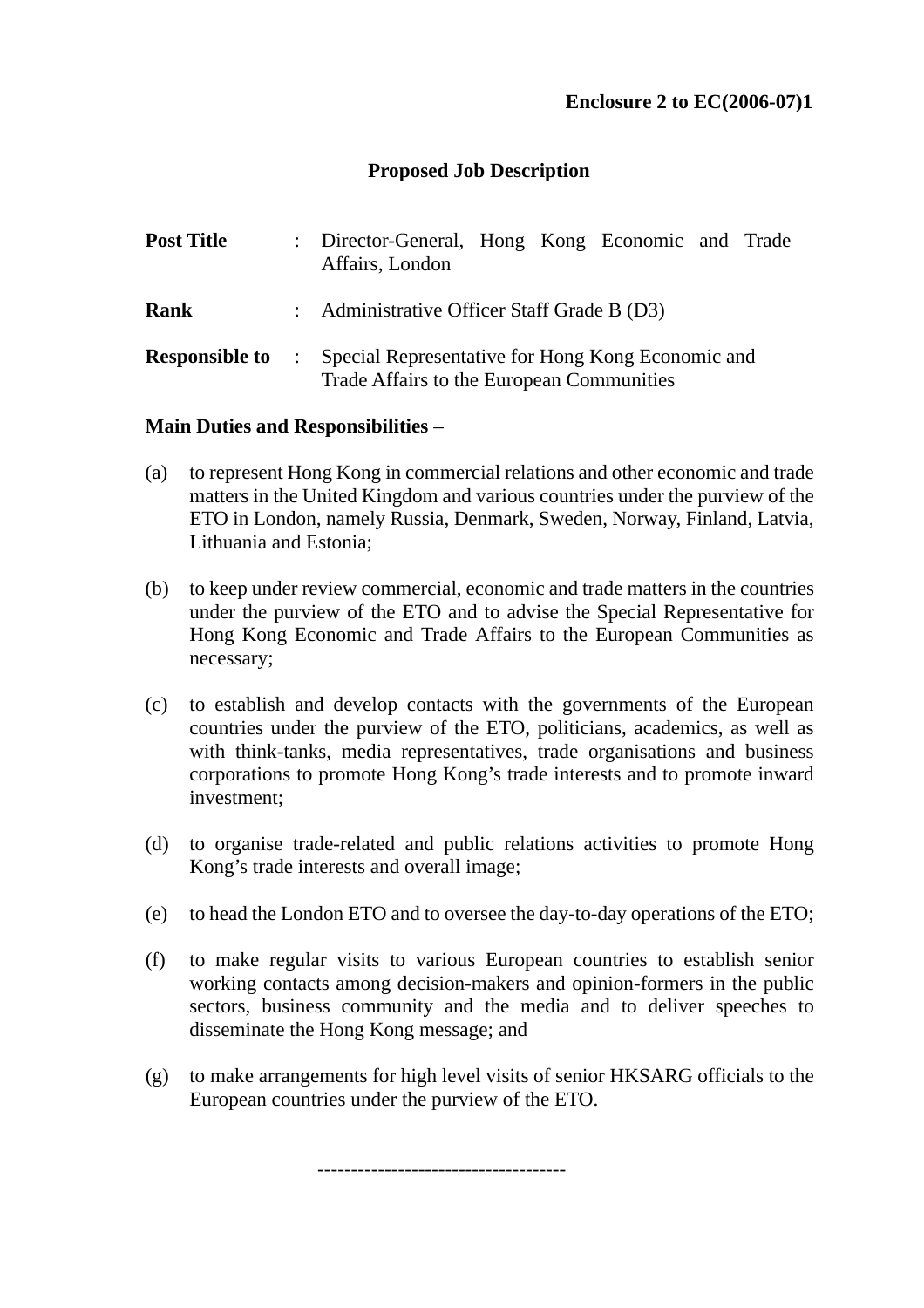# **Proposed Job Description**

| <b>Post Title</b>     |                | : Director, Hong Kong Economic and Trade Affairs, Berlin                                       |
|-----------------------|----------------|------------------------------------------------------------------------------------------------|
| Rank                  |                | : Administrative Officer Staff Grade C (D2)                                                    |
| <b>Responsible to</b> | $\mathbb{R}^n$ | Special Representative for Hong Kong Economic and Trade<br>Affairs to the European Communities |

## **Main Duties and Responsibilities** –

- (a) to represent Hong Kong in commercial relations and other economic and trade matters in Germany and various countries under the purview of the ETO in Berlin, namely Austria, the Czech Republic, Hungary, Poland, Slovak Republic, Slovenia and Switzerland;
- (b) to keep under review commercial, economic and trade matters in the countries under the purview of the ETO and to advise the Special Representative for Hong Kong Economic and Trade Affairs to the European Communities as necessary;
- (c) to establish and develop contacts with the governments of the European countries under the purview of the ETO, politicians, academics, as well as with think-tanks, media representatives, trade organisations and business corporations to promote Hong Kong's trade interests and to promote inward investment;
- (d) to organise trade-related and public relations activities to promote Hong Kong's trade interests and overall image;
- (e) to head the Berlin ETO and to oversee the day-to-day operations of the ETO;
- (f) to make regular visits to various European countries to establish senior working contacts among decision-makers and opinion-formers in the public sectors, business community and the media and to deliver speeches to disseminate the Hong Kong message; and
- (g) to make arrangements for high level visits of senior HKSARG officials to the European countries under the purview of the ETO.

--------------------------------------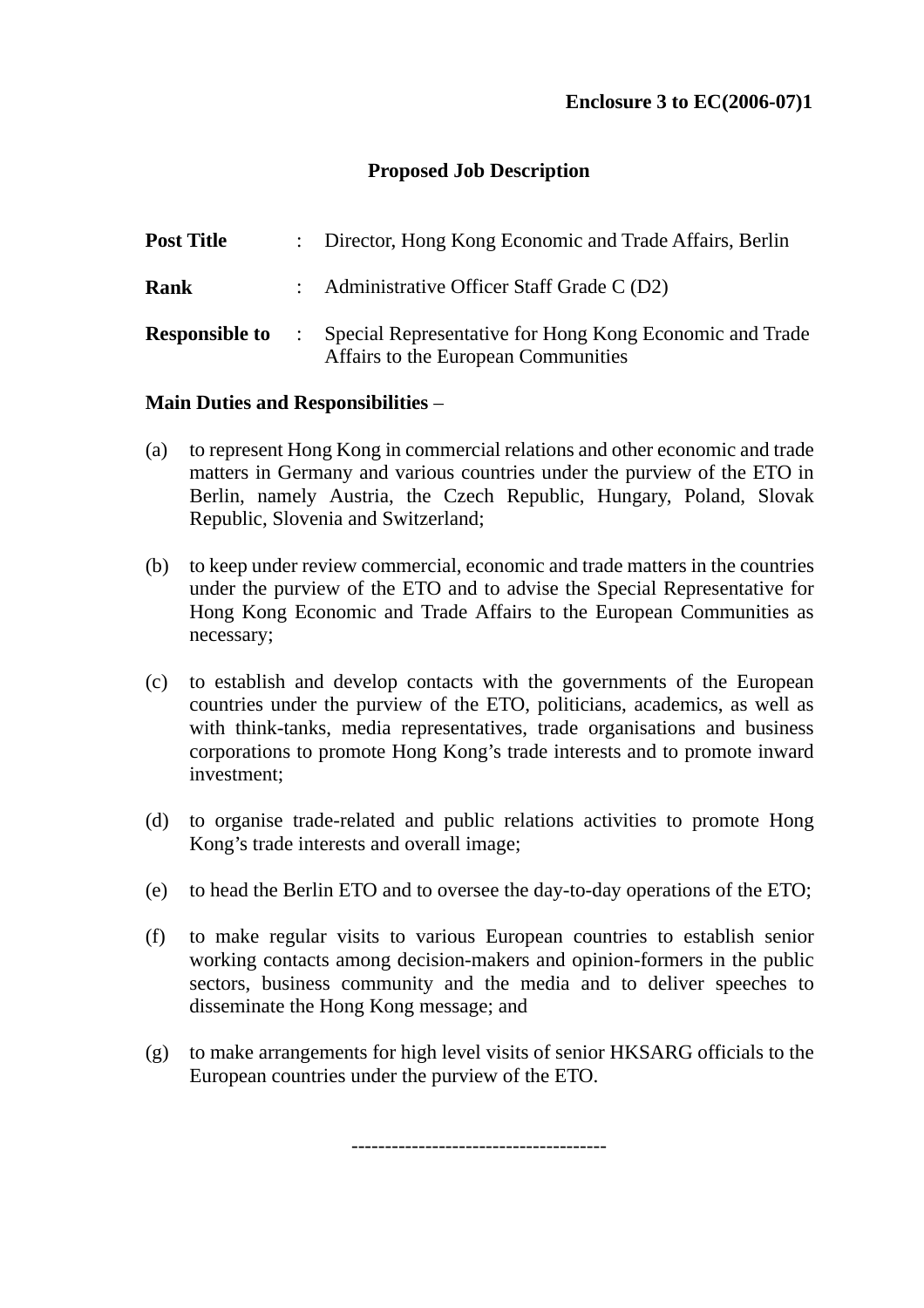# **Flexible Ranking System for HKETOs**

 In June 1991 and after considering EC 1991-92 Item 18, the Finance Committee approved a flexible ranking system to facilitate the posting and retention of directorate heads and directorate deputy heads of overseas offices. Owing to their representation role, the directorate heads and deputy heads of the overseas offices should be mature and experienced officers with well-honed skills in negotiation, lobbying and public relations. Based on past experience, it could be difficult to attract and retain suitable officers to fill these overseas posts because –

- (a) the pool of suitable candidates at the designated ranks of the senior overseas posts is relatively small in view of the special qualities required of them;
- (b) an overseas posting involves disruption to family and social life. In case of married officers, it could also involve loss of income and interruption to the career of working spouses; and
- (c) since the normal duration of an overseas posting is approximately three years, officers who are selected as directorate heads and deputy heads of overseas offices are often unwilling to accept such postings for fear that they will lose the opportunity to act in a higher rank which they might otherwise be given if they remained in Hong Kong. They also consider that their promotion prospects will be adversely affected if they are denied access to opportunities for acting appointment.

2. The flexible ranking system expanded the pool of potential candidates for overseas posts and removed a major disincentive for potential candidates by ensuring that officers in overseas posts receive the same opportunities for acting appointments and promotion as their counterparts in Hong Kong.

3. Under this system, the Secretary for the Civil Service may exercise delegated authority to create supernumerary posts at a pre-determined higher rank held against the permanent directorate head and deputy head posts of the lower rank in the following situations –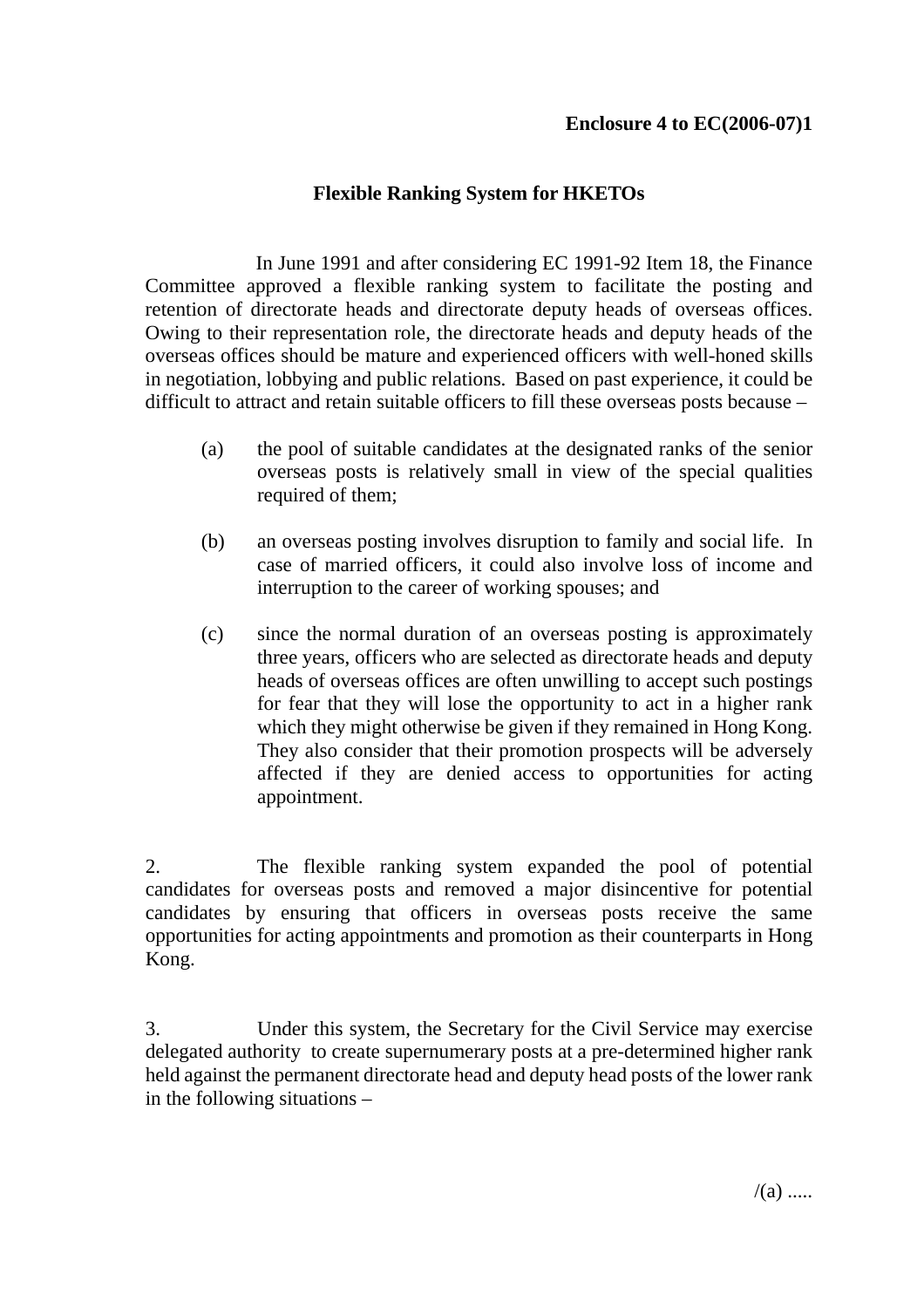- (a) the promotion of an officer during his overseas tour to a rank higher than the rank of the post he currently occupies;
- (b) the posting overseas of an officer whose substantive rank, at the time of posting, is already higher than the rank of the post in the overseas office to which he is posted;
- (c) the appointment of an officer to act in a rank higher than the rank of the post he occupies on being posted overseas, if it is considered that he would have been offered an acting appointment at that higher rank had he remained in Hong Kong; and
- (d) the appointment of an officer already serving overseas in his own substantive rank to act in the higher rank if, in all likelihood, he would have been offered an acting appointment at the higher rank had he remained in Hong Kong.

4. In June 1996, after considering EC(96-97)10 and the Supplementary Note, Finance Committee approved the extension of approved flexible ranking system to D6 Heads of overseas offices subject to a set of conditions as set out in the Supplementary Note.

--------------------------------------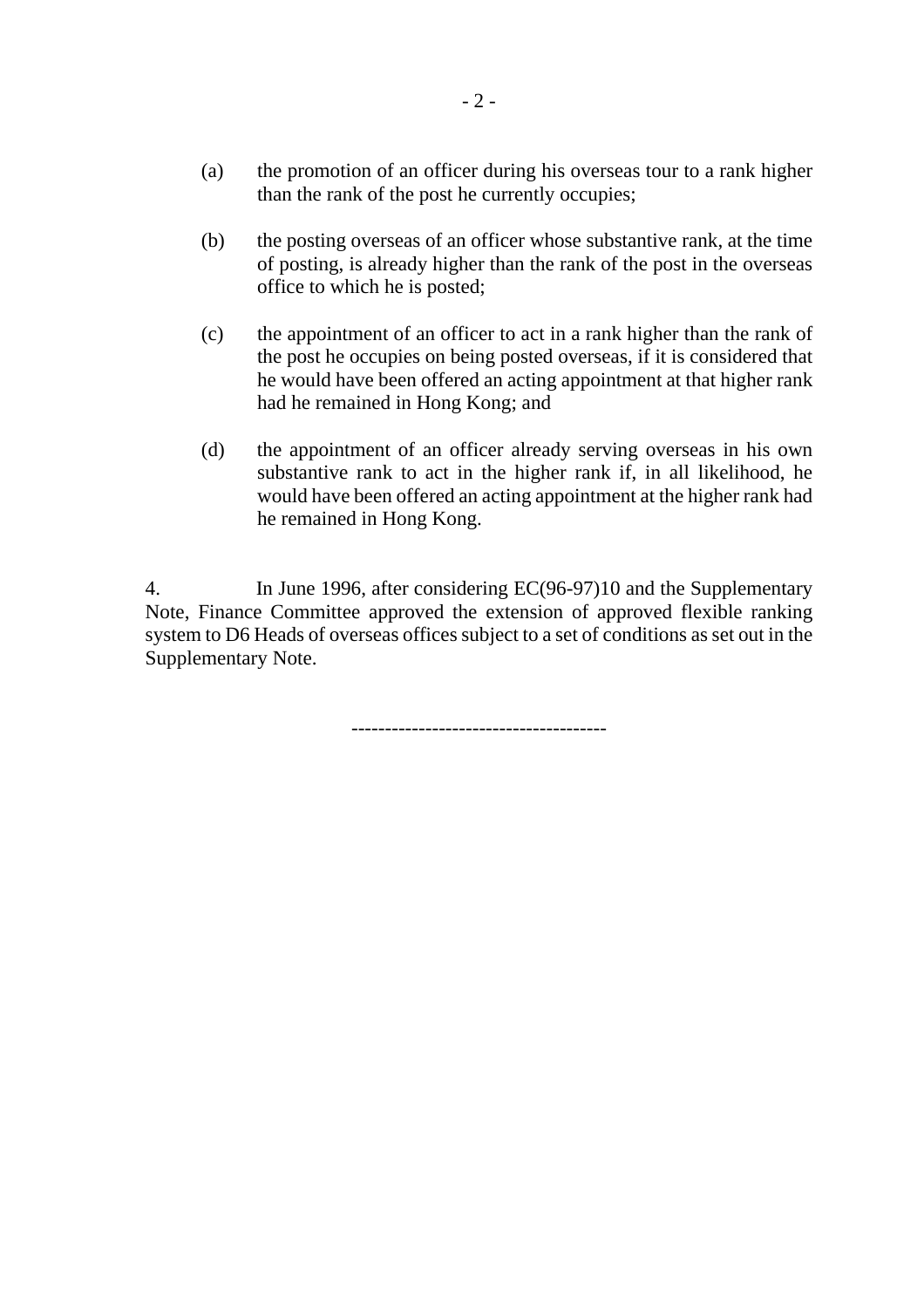**Enclosure 5 to EC(2006-07)1** 

# **Revised Organisation Chart of the Hong Kong Economic and Trade Office in Brussels (with effect from 1 July 2006)**

Special Representative for Hong Kong Economic and Trade Affairs to the European Communities\* Administrative Officer Staff Grade B1 (D4)



• Internal administration

#### **Notes**

- \* After the reorganisation of ETOs in Europe, the Special Representative for Hong Kong Economic Trade Affairs to the European Communities will be responsible for overseeing the operation of the ETOs in Brussels, London and Berlin.
- (1) Brussels ETO covers 15 countries, namely Belgium, the Netherlands, Luxembourg, France, Italy, Ireland, Greece, Cyprus, Portugal, Spain and Malta, as well as the four EU candidate countries of Bulgaria, Croatia, Romania and Turkey.
- (2) Brussels ETO will continue to engage 14 local staff to assist in commercial relations, public relations, investment promotion and office administration/ support functions.

-----------------------------------------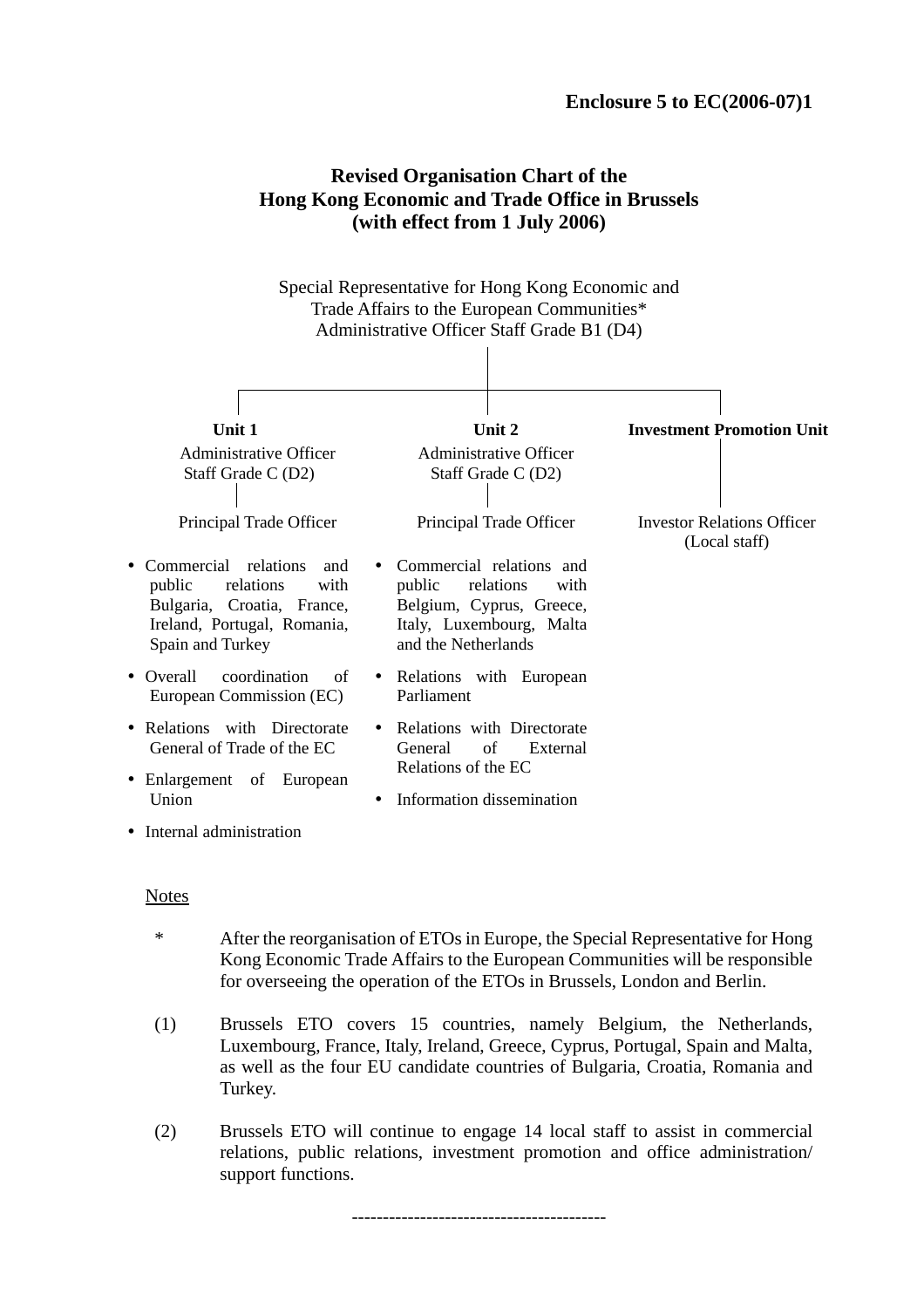



-----------------------------------------